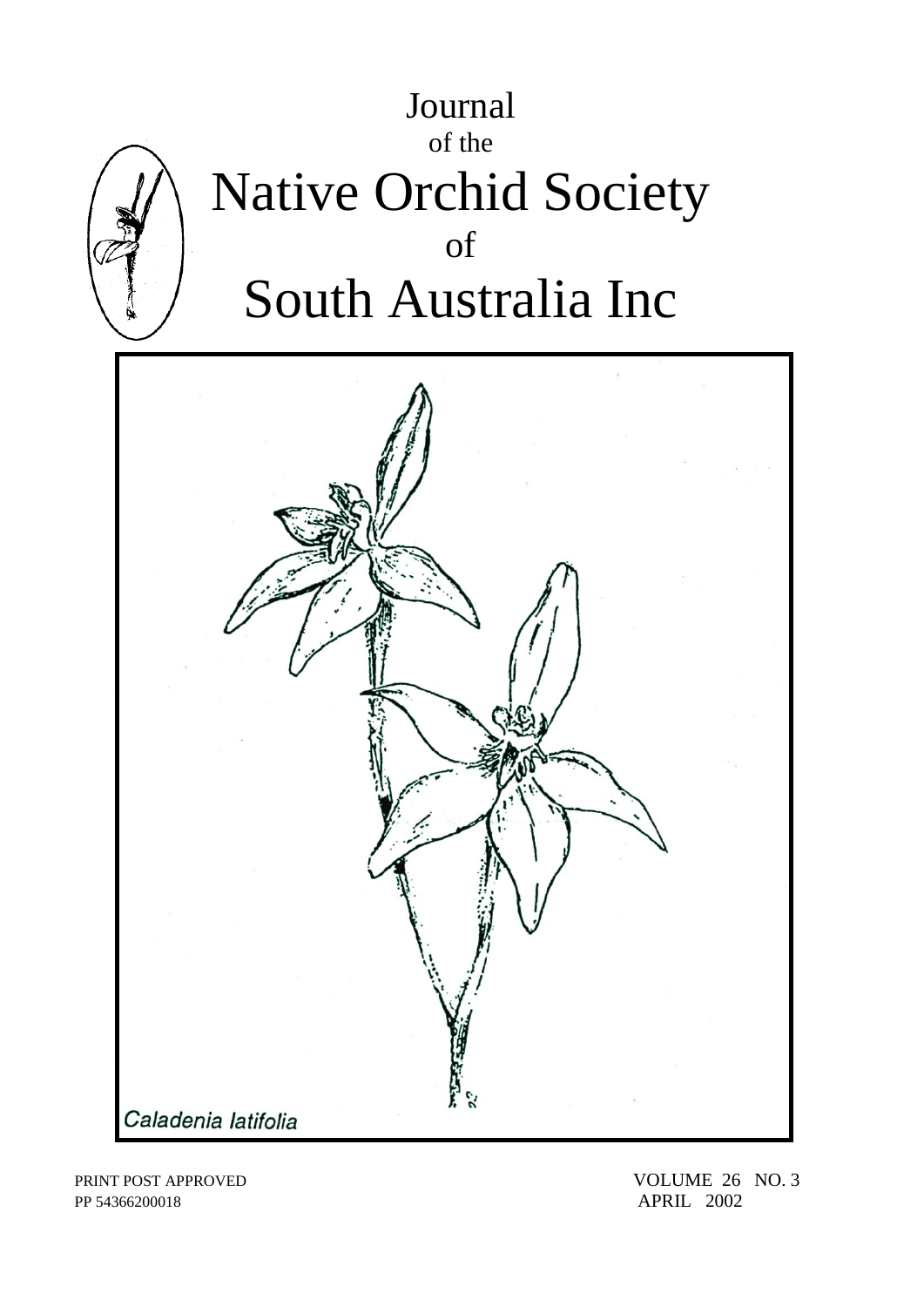# **NATIVE ORCHID SOCIETY OF SOUTH AUSTRALIA**

# **POST OFFICE BOX 565 UNLEY SOUTH AUSTRALIA 5061**

The Native Orchid Society of South Australia promotes the conservation of orchids through the preservation of natural habitat and through cultivation. Except with the documented official representation from the Management Committee no person is authorised to represent the society on any matter. All native orchids are protected plants in the wild. Their collection without written Government permit is illegal.

Bill Dear Cathy Houston

# **VICE-PRESIDENT**

Bodo Jensen

# **COMMITTEE**

Peter McCauley Thelma Bridle David Pettifor Malcolm Guy

David Hirst **Iris** Freeman 14 Beaverdale Avenue Windsor Gardens SA 5087 Telephone 8261 7889 E-mail *hirst.david@saugov.sa.gov.au*

# **LIFE MEMBERS**

Mr R. Hargreaves Mr G. Carne<br>Mr J. Neshitt Mr R. Bates Mr L. Nesbitt Mr R. Robiohns Mr R Shooter Mr D. Wells

Registrar of Judges: Reg Shooter Trading Table: Judy Penney

Field Trips & Conservation: Thelma Bridle Tel. 83844174<br>
Tuber Bank Coordinator: Malcolm Guy Tel. 82767350 Malcolm Guy Tel. 82767350 New Members Coordinator David Pettifor Tel. 0416 095 095

# **PATRON: Mr T.R.N. Lothian**

The Native Orchid Society of South Australia Inc. while taking all due care, take no responsibility for the loss, destruction or damage to any plants whether at shows, meetings or exhibits.

Views or opinions expressed by authors of articles within this Journal do not necessarily reflect the views or opinions of the Management. We condones the reprint of any articles if acknowledgement is given.

**Journal cost \$2 per issue. Family or Single Membership with subscription \$15.** 

**PRESIDENT: SECRETARY:** Telephone: 82962111 Telephone: 8356 7356

# **EDITOR: TREASURER**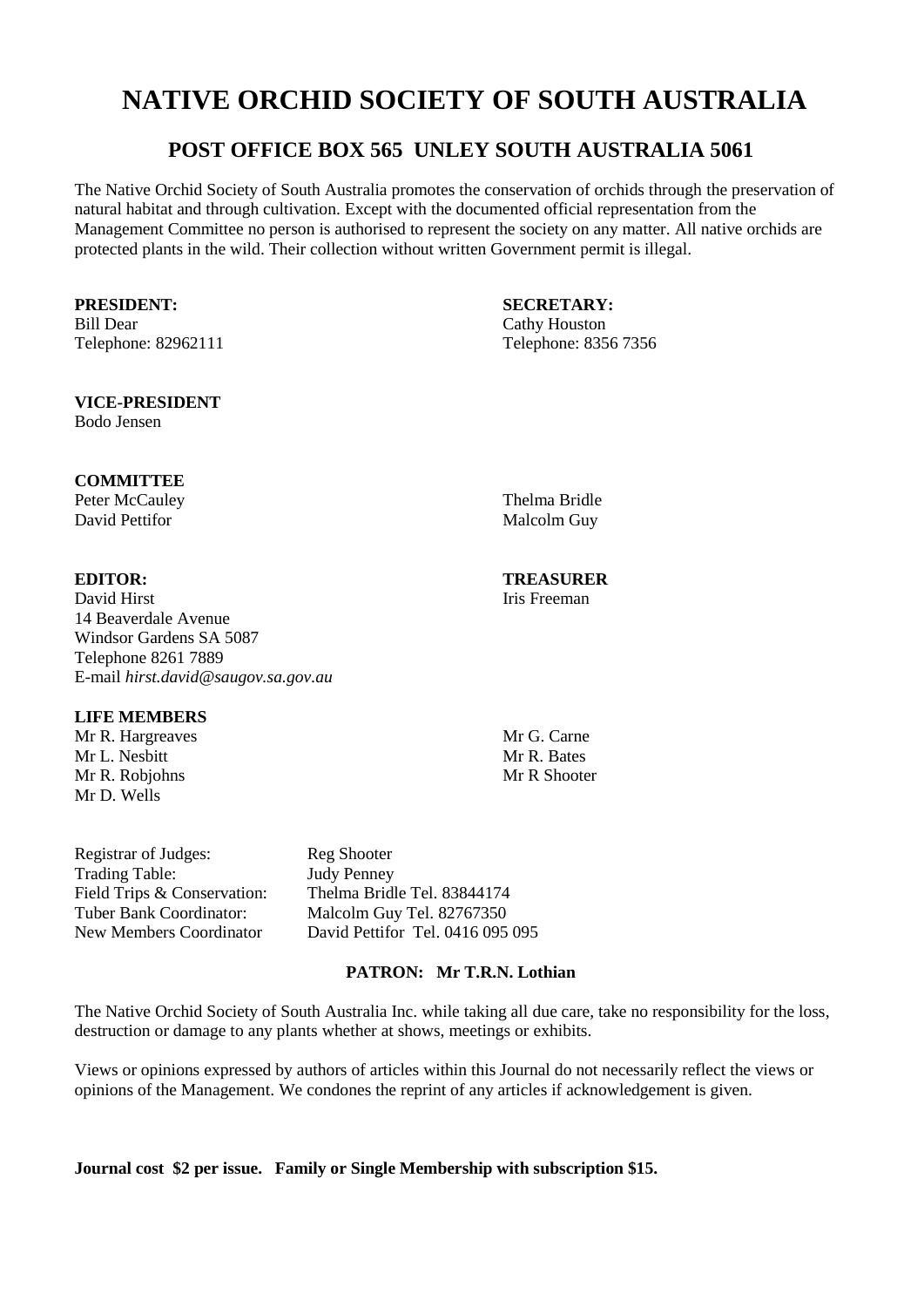

# **JOURNAL OF THE NATIVE ORCHID SOCIETY OF SOUTH AUSTRALIA INC. APRIL 2002 Vol. 26 No. 3**

# 2002 NATIVE ORCHID SOCIETY OF SOUTH AUSTRALIA 25 years

# CONTENTS THIS JOURNAL

| Title                                                   | Author        | Page |
|---------------------------------------------------------|---------------|------|
| Diary Dates                                             |               | 23   |
| <b>March Meeting</b>                                    |               | 24   |
| For Your Information - NOSSA News                       |               | 25   |
| Presidents Report                                       | Bill Dear     | 26   |
| How its done                                            | Reg shooter   | 27   |
| Field trip report - Two swamps of the southern Fleurieu | Thelma Bridle | 28   |
| NOSSA field trip to Yorke and Eyre Peninsula's. Part 1  | Thelma Bridle | 29   |
| Hans Herman Behr                                        |               | 31   |
| Field Trips for 2002                                    | Thelma Bridle | 32   |

#### NEXT MEETING 23 APRIL 2002

Tuesday, 23 April, St Matthew's Hall, Bridge Street, Kensington. Meeting starts at 8:00 p.m. Doors to the hall will be open from 7:15 p.m. to allow Members access to the Library and Trading Table. Bring your orchids to fill the display table.

Our speaker for April, Russell Job, will elaborate on his setup at home.

Members are asked to bring slides of *Acianthus* sp., *'Caladenia' deformis*, *C. filamentosa, Corybas unguiculatus*, *Pterostylis alata, P. robusta, P. bryophila* (*obtusa*), *P. nana, P. nutans, P. sanguinea* and *P. smaragdyna* (*longifolia*) for possible inclusion in the photographic library.

### DATES

28 April Field trip; *Leporella* and *Eriochilus*

5 May TPAG Weeding day at Belair. See page 24

31 May Annual dinner at Buckingham Arms

23-28 September Kangaroo Island Field Trip.

23 Sept - 5 October ANOS South-western Western Australia Field Trip.

21-22 Sept. 2002 N.O.S.S.A. Spring Show

18-21 Sept. 2003 16T" Australian Orchid Council Conference Adelaide, hosted by O.C.S.A.

# NEXT COMMITTEE MEETING

Wednesday 1st May at the home of David Hirst. Meeting commences at 7:30 p.m.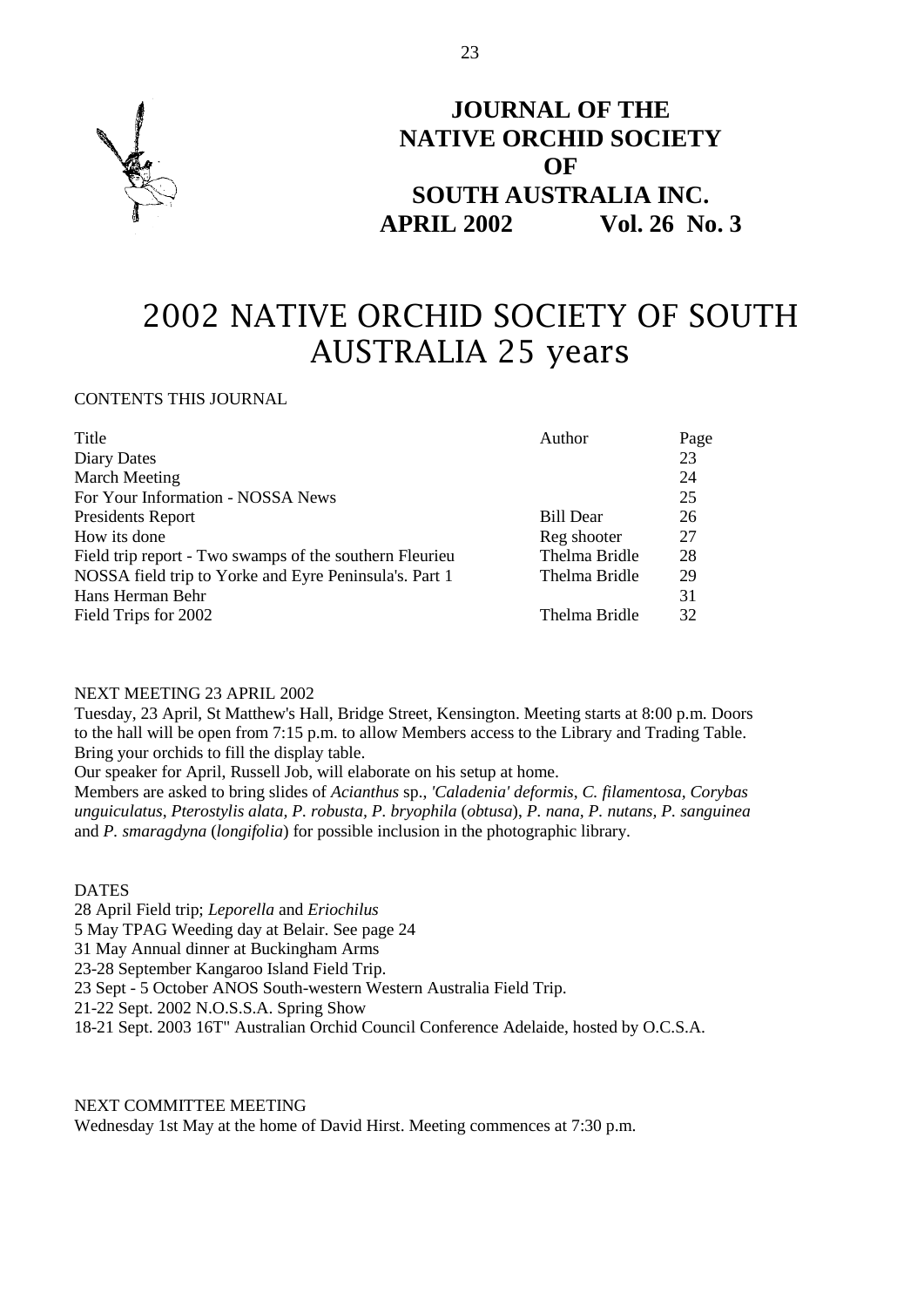### MARCH MEETING

The Annual General Meeting saw the appointment of Bodo Jensen as Vice President and Peter McCauley as a new committee member.

Many of NOSSA's Foundation Members attended the 25th Anniversary meeting and some spoke of the Society's establishment. Roy Hargreaves mentioned the labours involved in putting together the first journal ('newsletter') and thanked Treasurers, past and present.

Plants Benched

Terrestrial Species: *Caleana major, Eriochilus cucullatus, Pterostylis coccina* (red), *Pterostylis laxa*, *Pterostylis Sentinal* and several pots of *Genoplesium* spp.. [apologies for those plants omitted from this list- Ed.]

Epiphytic species and hybrids: *Dendrobium* Jayden, *Den*. *bigibbum*, *Den*. *lithicola*, *Den*. Gai-Ellen x Visheen, *Den*. Pinterry x Visheen (2 plants), *Sarcochilus* Riverdene (2 plants).

Judging results

Terrestrial species 1st *Pterostylis coccina* 'Red' grown by Les Nesbitt 2nd *Pterostylis laxa* grown by Judy Penney 3 rd *Eriochilus cucullatus* grown by Malcolm Guy

Terrestrial Hybrid 1st *Pterostylis* Sentinal grown by Les Burgess

Epiphyte species

1st *Dendrobium lithicola* grown by Noel Oliver 2 nd *Dendrobium bigibbum* grown by Noel Oliver

Epiphyte Hybrids 1st *Sarcochilus* Riverdene grown by Noel Oliver 2nd *Dendrobium* Pinterry x Visheen grown by Rick Pankoke 3<sup>rd</sup> Dendrobium Jayden grown by R & G Shooter

Plant of the Night *Dendrobium lithicola* grown by Noel Oliver

Popular Vote Results

Best Epiphyte Hybrid *Dendrobium* Jayden grown by R & G Shooter Best Epiphyte species *Dendrobium bigibbum* grown by Noel Oliver Best Terrestrial species *Pterostylis coccina* 'Red' grown by Les Nesbitt Terrestrial Hybrid *Pterostylis* Sentinal grown by Les Burgess

Les Burgess commented on the terrestrials. Peter McCauley commented on the epiphytes.

FIELD TRIP FOR APRIL -Sunday 28 April; *Leporella* and *Eriochilus* special. Meet: loam at the Kangarilla shops.

FIELD TRIP FOR MAY - Sunday 5 May; Weeding day at Belair with TPAG Meet: 9.OOam at main entrance to Belair National Park and bring lunch.[Note time change]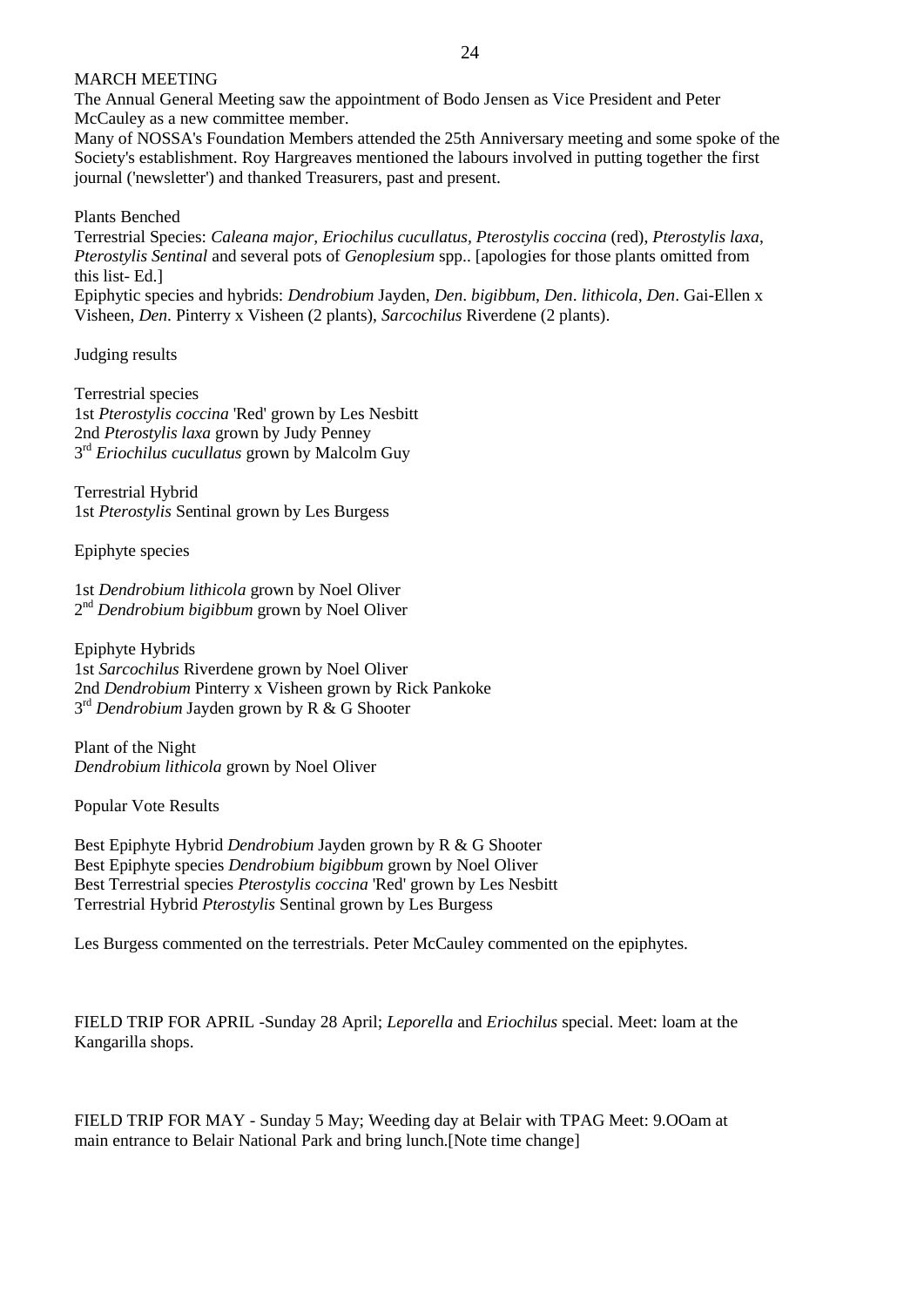# W.A. TERRESTRIAL ORCHID TOUR

Coates Wildlife Tours are running a twelve day orchid tour, ex Perth, commencing on 24th August, 02. This company takes specialist orchid tours in Western Australia every year. In 2002 they will travel to Merredin, Wongan Hills, Dalwallinu, Paynes Find, Mullewa, Geraldton, Kalbarri, Jurien, Moora and back to Perth. Trips are fully catered and accommodated. The cost is \$2585.00 per person twin share. Further details can be obtained from our Secretary.

#### "ORCHADIAN"

The Committee is undertaking a review of the library. Through this process it has been identified that we no longer have a complete set of Orchadians. Issues missing are:-

Vol. 10 numbers 2, 4, 9

Vol. 11 numbers 2, 3, 4, 7, 9, 10

Vol. 12 numbers 4, 6, 7, 8, 10, 11', 12

Vol. 13 number 6.

Members may be willing to donate a copy or copies from their own collection in order to make ours complete. This would be appreciated.

#### A.N.O.S. CONFERENCE PROCEEDINGS

Similarly, the library does not have a copy of the Second A.N.O.S. Conference Proceedings. That was the conference held at Toowoomba. If a member would like to donate one, that would make our record complete.

#### PLANT OF THE MONTH

Epiphyte plant for the month will be any plants of the genus *Sarcochilus* which are in flower. Terrestrial plant for the month of April will be *Eriochilus cucullatus*.

#### ANNUAL DINNER

The Society Annual Dinner will be held at the Buckingham Arms on Friday 31st May at 6:30p.m. The cost is \$18.50. The Treasurer will be taking bookings with either a deposit or full money at the next two meetings. It would be appreciated if no money could be handled on the night, however, this is not preclusive of your attending. Come along. It is always a very congenial gathering and we are still celebrating our 25 years.

### **TREASURER**

The Society is going to be without a Treasurer within the next two months! Unfortunately, Iris Freeman, who has done the job very conscientiously and efficiently for the last five years, is no longer able to continue. She will be moving residence to Victor Harbor and will not be able to attend meetings. This is your opportunity to give something to the Society. Last year when we ran the questionnaire there were several people (anonymous of course) who expressed an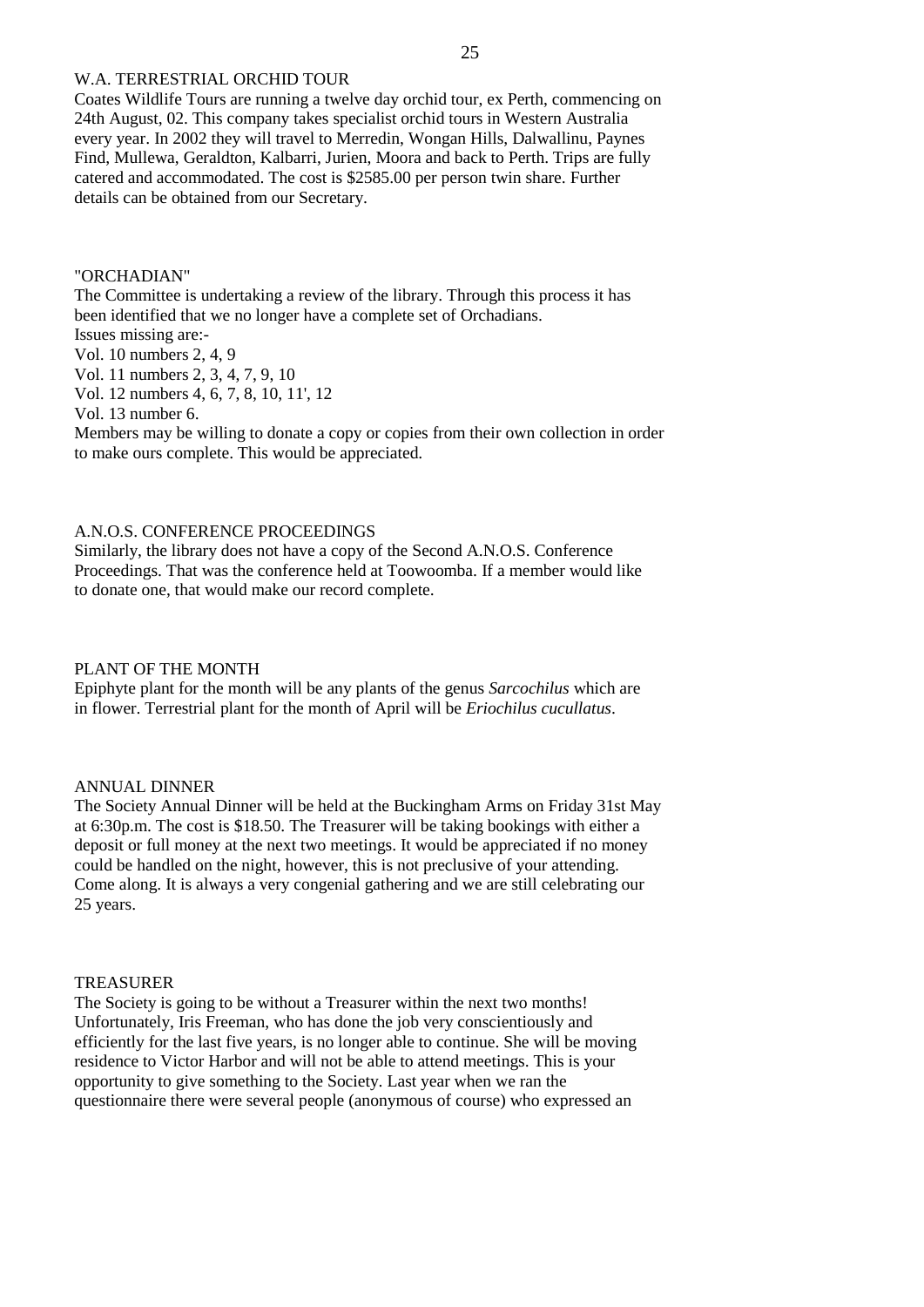interest in taking a position on Committee. Would one of those people like to step forward please? Without a Treasurer this Society would not be able to function. Give it some thought and be prepared to "put your hand up".

Also we need to have a Supper Convenor by May. Thankyou.

# WE ALSO REQUIRE A NEW PRESIDENT ASAP as Bill Dear wishes to step down.

Judging Classes: Date for next Judges Meeting: Saturday May 4th at 9:30am

#### N.O.S.S.A. PHOTOGRAPHIC LIBRARY

It was disappointing to see that only one member responded to our request for slides and photos (see the March issue of our Journal). We are still calling for *Eriochilus cucullatus, Leporella fimbriata, Genoplesium* sp., *Pterostylis uliginosa* (aff. aphylla) and *Spiranthes*. 23rd April: *Acianthus* sp., *'Caladenia' deformis*, *C. filamentosa, Corybas unguiculatus, Pterostylis alata, P. robusta, P. bryophila* (*obtusa*), *P. nana, P. nutans*, *P. sanguinea* and *P. smaragdyna* (*longifolia*).

# PRESIDENT'S REPORT W. Dear

After 25 years N.O.S.S.A. continues to provide information, pleasure and hospitality to our dedicated membership worldwide. I think this is something we should be proud of, but we need to address the challenge of our aging membership to keep the Society healthy for the next 25 years.

The meetings continue to be well attended with a good range of speakers and subjects to do with orchidology. This year we purchased a new projector and screen which certainly saved us from the embarrassing situations of the previous years. We also changed the venue for the Spring Show to St. Bernadette's Hall on South Road. This proved to be an excellent venue for a smaller than usual display. Because of a better hire price we were able to provide free admission to the public with no noticeable decrease in takings. The very important social side of N.O.S.S.A., namely the annual dinner and the end-of-year B.B.Q. at Shirley and Wally Walloscheck's, continues to be as popular as ever.

Now some thank-yous:

To Gerry Came for the great effort he has put in over the last two years as Editor of our Journal,

To David Hirst for volunteering to be our new Editor,

To Iris Freeman for a sterling job as Treasurer for the last five years. We wish her well for her new life by the sea.

To Thelma Bridle for the timeless effort put into organizing field trips and conservation projects, especially the 14-day Yorke Peninsula and Eyre Peninsula trip.

Finally to all the other Committee members and volunteers who put in a fantastic effort to keep N.O.S.S.A. a popular and viable society.

It is with great pleasure I present to you the Presidents Report for 2001.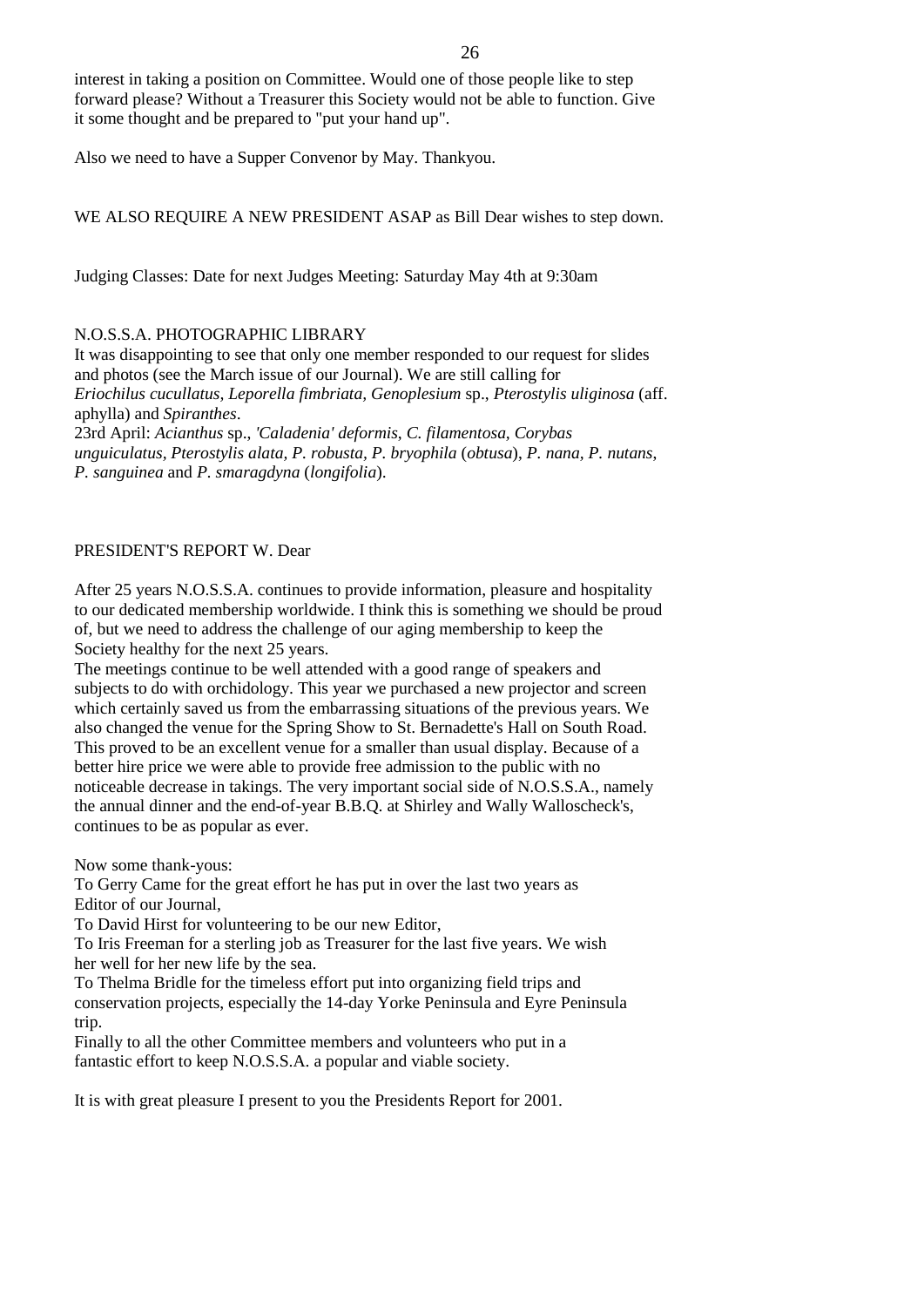### HOW ITS DONE Reg Shooter

There were not a lot of plants at the March meeting which was a pity as it was our 25th Anniversary. The display was more reminiscent of the early days when we got quite excited to see any plants exhibited. There was one orchid on the bench that we certainly would not have seen back then. *Dendrobium* Jayden is one of the so called hot/cold crosses which only made their appearance in any number around the late 1980's to the early '90's.

*Den*. Jayden is a cross between *Den*. Elegant Heart which is *Den*. Suzanne (one of the very earliest of the hot/colds made way back in 1965) and *Den. speciosum* so the parents in the make up of Jayden is two injections of *speciosum*, one of *bigibbum* and one of *tetragonum*.

The two additions of *speciosum* accounts for the vigour of the hybrid and the large flower count. Whilst it is a strong vigorous grower it does have a couple of faults, at least my plant does. It has the infuriating habit of putting up flower racemes carrying up to 20 buds then just as they are about to open many of them abort. I have tried growing it a bit warmer in my heated glasshouse, in the shadehouse under Alsanite and in a cold glasshouse, it does not seem to matter where it is placed it still aborts. It would be interesting if anybody else with a plant could pen a few words to the editor telling of their experiences. Enough of the complaining, when it is flowered well it is a lovely orchid.

The plant benched at the meeting carried two racemes of twenty, 70mm wide by 70mm long cream flowers heavily brushed and mottled with lilac having a typical pointed speciosum labellum. It was growing in a 120mm (5inch) pot sitting in a 200mm (8inch) pot for stability. For most of the year it is situated in the shadehouse but in the colder winter months I place it in the warm (13c minimum) glasshouse. If you do not have a heated glasshouse most of the hot/cold dendrobiums will grow and flower all year round in a shadehouse this usually means they may flower at a different time of the year. I water frequently in the warmer months but in winter just the occasional watering. Like most of my orchids it is fertilised when I think of it but on average probably once a month when growing strongly.

In the terrestrial section there was David Pettifors Duck orchid, *Caleana major* we have now seen this plant at several meetings each time with a new flower. There is still another bud to come out making a total of six progressively produced flowers. The books say this is a very difficult orchid to grow and flower for any length of time. It will be interesting to see if David can keep it growing for next year.

Les Burgess benched a 200mm pot of *Pterostylis* Sentinel, (*abrupta x rogersii*) there were seven or eight plants in the pot all with flower spikes but only two had flowers on them. Les told us that rats had eaten the other flowers off. Apparently the land next to Les's was being cleared and the rats had made a beeline for his shadehouse. We only hear of this occurring occasionally here in Australia but in Britain one of the major pests in the winter months are mice eating plants particularly *Cymbidium* bulbs. Les is looking for a control of these pests, he has tried 'Warfarin' but reckons the rats eat it like lollies. So if anyone has a cure please let Les know.

Don't forget to bring in any white flowering Australian natives throughout our silver anniversary year, we have only had one to date and it would be nice to make a competition out of it.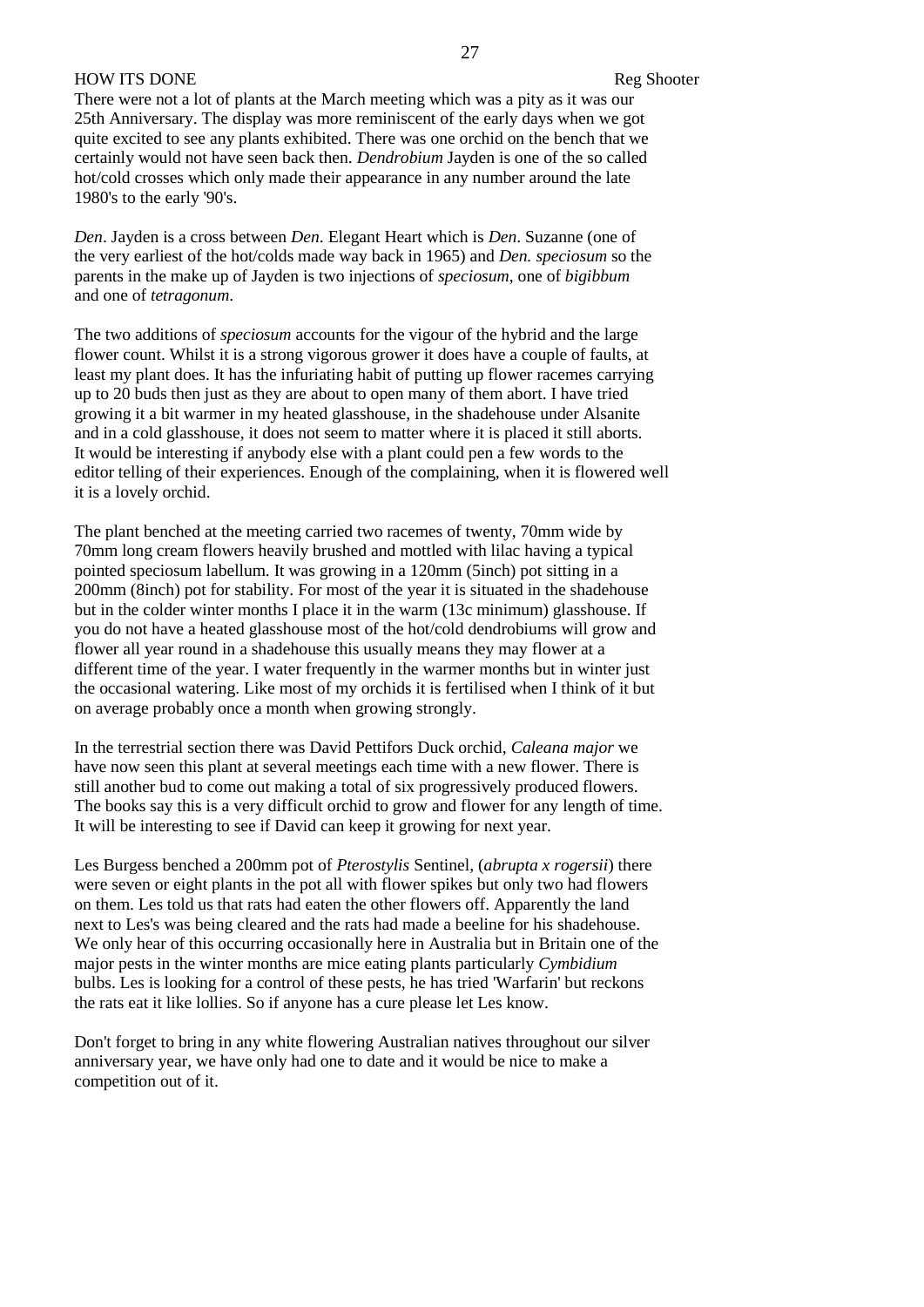# FIELD TRIP REPORT - TWO SWAMPS OF THE SOUTHERN FLEURIEU PENINSULA 10/3/02

A warm, sunny Sunday morning found 19 members keen to squelch through thick, black swamp ooze searching for orchids.

The first site visited was Fraser Reserve, a small, perched peat swamp located on the eastern slope of a hillside on the southern Fleurieu Peninsula, not far from Victor Harbor. This reserve, owned by the National Trust of SA has been set aside for conservation, particularly for the southern emu wren and has not been grazed for a number of years. Water from the spring-fed swamp drains into Waitparinga Creek:

The swamp itself was healthy, but weeds had invaded on the western side, which adjoined agricultural land. The eastern bushland slope contained a number of orchid species in seed, including *Thelymitra, Caladenia* and *Microtis*. *Dipodium roseum* was almost finished flowering. We found no orchids in the swamp. Certainly some parts were too dense for orchid survival, but other parts with bandicoot runs and kangaroo tracks were sufficiently open, so perhaps past grazing was sufficiently intense to have destroyed the orchids.

The afternoon was spent at Higgs swamp near Myponga. Don and Jane have always been interested in swamp conservation on their property and have now, with the assistance and advice from land and water management groups, fenced off sensitive areas from cattle grazing. NOSSA last visited the property, when a single plant of *Pterostylis uliginosa* (*P*. aff *aphylla*) was located. Just one year's growth in the now fenced spring-fed perched swamp where this *Pterostylis* sp. grows had totally transformed the appearance of this muddy paddock to a healthy botanically-diverse swamp. Apart from the return of rushes and sedges, the swamp broom (*Viminaria juncea*) was about 3m high. As this species is very palatable to cattle, it only reaches maturity in fenced swamps. *Spiranthes australis* was in flower - white, but a form of the pink-flowered insect-pollinated type, not the self-pollinated white-flowered form. Jane has observed the pollination of these flowers by small bees. Paterson iris (*Patersonii occidentalis*) were finished flowering, but the fairies aprons (*Utricularia dichotoma*) in both mauve and white were prolifically in flower. There had been many *Thelymitra* sp. flowering in the swamp late last year, as evidenced by the many seedpods and several *Microtis parviflora* seedpods were also found. *P. uliginosa* grows in black, peaty soils which are permanently waterlogged. Unfortunately no *P. uliginosa* could be located, despite many pairs of eyes searching. At Higg's swamp they have been found on remnant mounds, growing in the protection of small prickly tea-tree bushes (*Leptospermum continentale*). Some rosettes seen in October 2001 had gone, replaced with rabbit droppings, although we were not expecting to find rosettes as these are not in evidence at this time of year. This summer-flowering swamp greenhood has a flower stem up to 30cm tall with a maximum of 4 stem leaves and 1-3 flowers crowded at the tip. The shiny green, fleshy flowers, about 9mm high and facing towards the stem, have a green labellum, are selfpollinated and short-lived. Following flowering, the stem height rapidly increases to aid seed dispersal.

A second swamp on the property has had most of the blackberries and the bamboo cleared and is now also fenced from stock. This swamp is on a different water table and has a higher salt content in the water. Many of the swamp plants are common to both swamps, but the small-flowered swamp *Eriochilus* aff. *cucullatus* is exclusive, and increasing in numbers since 1995. Growing in a swamp this species has an early flowering season. The stems are covered with dense, soft hairs. Whilst there was no evidence of leaves on these flowering plants, these are very small and hairless. Another difference is in the column structure (R. Bates, pers. comm.).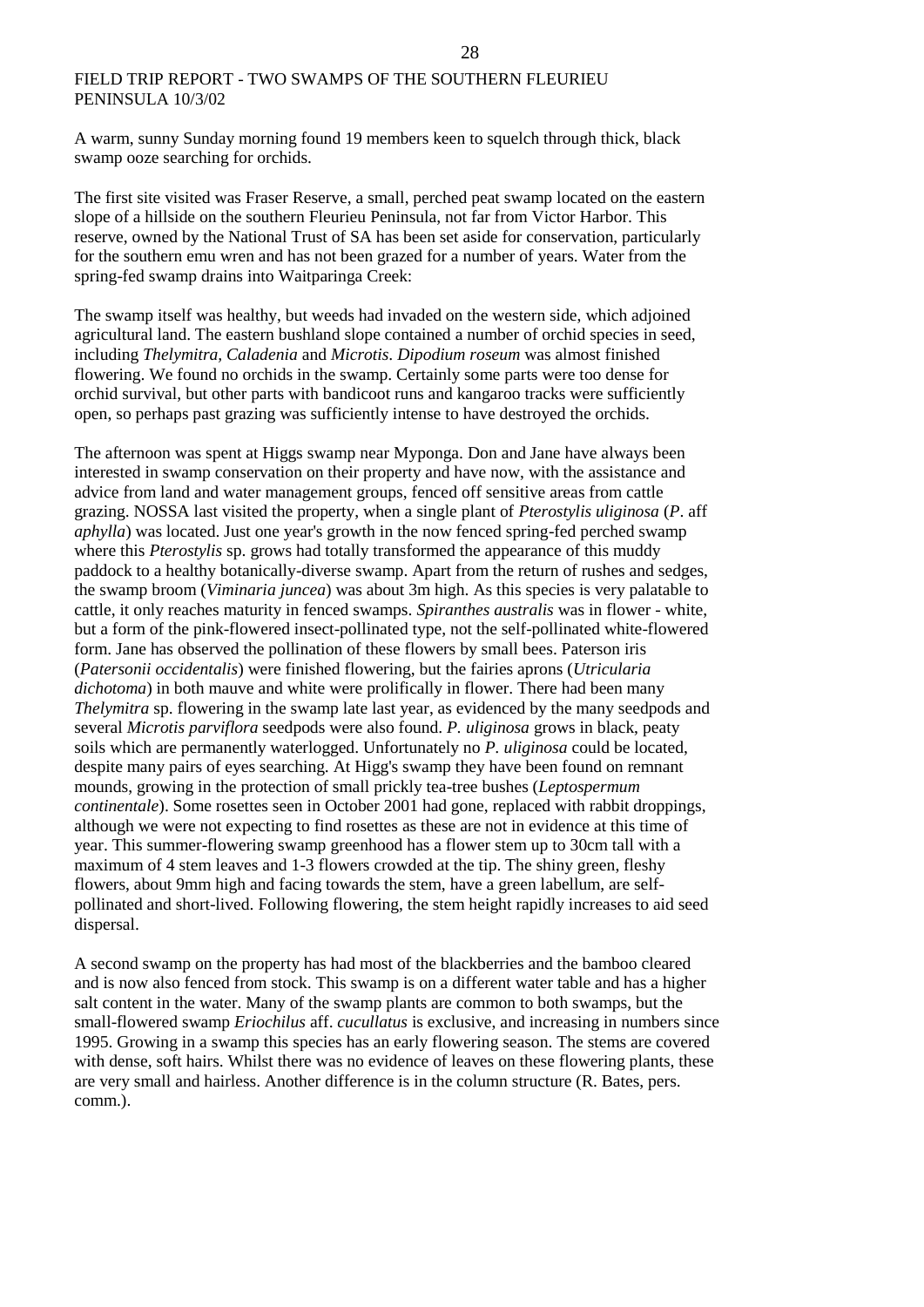Jane and Don kindly provided us with a very welcome cup of tea after our tramp through the swamps on a hot afternoon. It was very pleasant to sit in their shady garden and discuss orchids. Jane proposes to allow some controlled grazing in the fenced swamp areas, possibly just part of the swamp at a time, and also only about every 3 years, to control more rampant species and keep the area open to encourage orchid survival and plant diversity. It will be a very interesting area to monitor over the next decade and NOSSA's sincere thanks to the Higg's for allowing us to visit their property.

### NOSSA FIELD TRIP TO YORKE AND EYRE PENINSULA'S SEPTEMBER 2001 Part 1 ADELAIDE HILLS TO THE MID-NORTH Thelma Bridle

We commenced the longest field trip ever undertaken by NOSSA on the first day of spring, which seemed more like the middle of winter - cold and wet. We met at Williamstown, 6 from SA outnumbered by 8 from Victoria and headed off to Para Wirra to see a hillside covered with flowers of *Caladenia rigida*.. Along the roadside at Wongalere *C*. *behrii* were in flower and some magnificent double-headed specimens were found on Bassnet Road, together with several *Thelymitra grandiflora*, in bud, but not due to flower until the end of September. All these species are endemic to the Adelaide Hills and not familiar to our Victorian visitors. Another endemic species found was *Prostanthera chlorantha*, the green flowered mint bush. A visit to Sandy Creek Conservation Park was rushed due to the increasingly heavy rain. We found orchids returning to an area orchid-rich prior to grazing. Now grazing has ceased, *Diuris pardina* and its natural hybrid with *D*. *behrii* - *D. x palachila* were flowering.

There was 25mm of rain overnight, but by the time we had driven to Muloowurtie on the Yorke Peninsula the weather was improving. Here we met up with Doug Bickerton, surveying *C. macroclavia* in the reserve - part of his threatened orchid species project. There were several examples of this species flowering and possibly some hybrids. *C. stricta*, a few *Pterostylis erythroconcha* and several other mallee orchids were flowering at this site. Further examples of *C. macroclavia* were found at a roadside stop and the endemic *C. brumalis*. This early flowering species was still open and was found in a range of shadings from white to almost yellow. *C. bicalliata*, *C. capillata* (formerly *C. filamentosa* var. *tentaculata*), *Cyanicula deformis* and *Diuris palustris* were all in flower. At Port Julia was a very strange *C. macroclavia* with 2 labellums and 3 perianth segments, one having calli and all with clubs. A number of *C. brumalis* and hybrids with the small, coastal *C. conferta* were observed, also large groups of *C. latifolia*. There were further examples of *C. conferta* at Mulbara Park but the various colour forms of *T. nuda* which grow here were not in flower. *Prasophyllum elatum* flowers quite regularly at this site, but all spikes were in tight bud. Innes National Park at the tip of Yorke Peninsula was a previous site for gypsum mining. There were spectacular coastal views as the road wound towards Brown 's Beach. Orchids in this area were fewer than in 1998 but the spring flowers compensated by looking spectacular and providing our interstate visitors with some new species. *Templetonia retusa* (Cocky's tongues) is a common shrub here in a range of colour forms from yellow to red. The small *Prasophyllum calcicola*, only found on the tip of Yorke and Eyre Peninsula's was flowering and large groups of plants were found. *P. carnosum*, the coastal form of *P*. *odoratum* was also flowering. A bonus was the gift of 3 large salmon trout. They had cost the fisherman an expensive rod whilst beach fishing, but he insisted on sharing his catch with us. They made an excellent barbecued meal.

A visit to Brentwood Cemetery was preceded with a scenic trip of the southern Yorke Peninsula (or did the leader read the map incorrectly?). There were about 40 flowering plants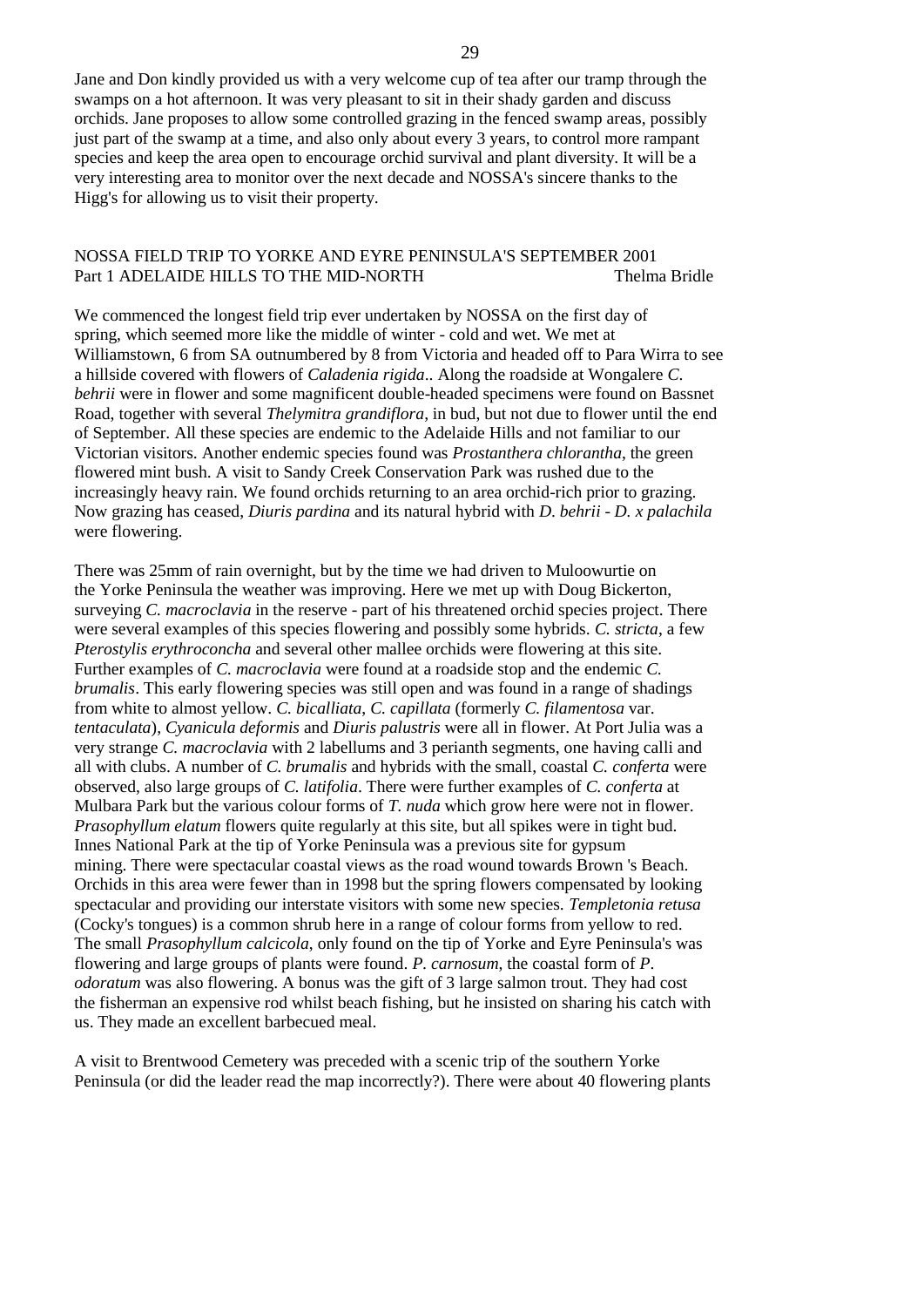of the un-named white *Caladenia* sp. in the small early 19 th century cemetery, hardly noticeable among the masses of highly perfumed freesias. *C. latifolia* plants were very numerous, sturdy, large-leaved and with up to 5 flowers per stem. Amongst the *Diuris palustris* was a plain yellow coloured and therefore albino form. Several scrub blocks in the Stansbury area were visited and these were excellent for the range of orchid species located. *C. fragrantissima* had eluded us in Innes National Park but we found a couple here together with hybrids between *C. fragrantissima* and possibly *C. brumalis*. A pollinating wasp with pollen on its thorax was observed on *C. brumalis*. Not realising that the pollinator of this species was unknown we unfortunately made no attempt to capture the wasp. *Prasophyllum* species - *fecundum* and *carnosum* were in bud, most *Pterostylis* sp were finished flowering although *P. mutica* was still in flower. *Pyrorchis nigricans* had a number of flowering spikes and a beautiful spike of *T. nuda* with intense mauve-blue flowers was eagerly photographed as the flowers were open. The day was fairly humid, although cool, and a number of other occasional flowers of scented *T. nuda* in pink, mauve and blue and of course *T. antennifera* began to open. The eye-catching dark carmine pink *C. carnea* with red stems, found in this area was in flower, many *D. palustris, C. stricta, C. brumalis* and a number of *Caladenia* hybrids. *C. latifolia* were numerous and a white form was photographed. Some greencomb spiders with yellow osmophores only had small buds, and *T. nuda* also occurred as a late race, with buds still about 6 weeks from opening.

Day 5 was time to leave Yorke Peninsula, visiting Rocky Bend Flora Reserve and Victoria Park, Moonta as we travelled to the top of the 'leg'. Rocky Bend had few orchids and we upset a pair of spotted pardalotes who had dug their nest hole right beside a malleeform *P. smaragyna* we were observing. It was a little late in the season for orchids in Victoria Park. The top third of *P. mutica* spikes were still flowering, but only one *C. brumalis* flower remained. A short visit to Wirrabarra Forest on our way north rewarded us with many *T*. *nuda* in bud on a steep hillside amongst a large collection of morel fungi (*Morchella elata*). *Diuris palustris* and *D. behrii* were in flower and *P. nana* was still flowering in this cool, moist area. We continued on to Wilmington for the night and were visited in the caravan park by local brushtail possums, who jumped on our roof to inquire what was for supper. Apple was considered quite satisfactory and we were not disturbed during the night. Alligator Gorge Conservation Park is about 900m above sea level at the entrance, so a long, windy hill with several creek crossing had to be negotiated. The golden wattles (*Acacia pycnantha*) were flowering and panoramic views through these of the surrounding countryside made the drive very pleasant, at least for the passengers. At the park entrance, a number of *C. gladiolata* (another SA endemic) were flowering. Large colonies of *Cyanicula deformis* occur here. Apparently in Victoria this species is not found in large groups. *T. grandiflora* were in bud on the hillside.

We continued to Blue Gum Flat and found *P. plumosa* in flower, *P. biseta* in bud together with *C. tensa* and many flowering lilies and native shrubs. We walked along the Ring Route track and found the creek quite deep. Determined to see more orchids, it was off with socks and shoes. There exist a number of photos of various intrepid orchid enthusiasts negotiating the freezing-cold fast-flowing water. Those who continued along the track were rewarded with *C. woolcockiorum* in flower. See NOSSA journal Vol 25(1), pg. 4-5, 2001 for the adventure of seeing this orchid last year. There was a hybrid between *C. woolcockiorum* and *C. stellata* (also in flower). *C. gladiolata* were numerous and in large groups - greater numbers than in 2000. An albino was located in the same place as last year, hybrids between *C. gladiolata* and *C. arenaria* (northern form) and *P. cycnocephala*. A walk to the lookout to see the steep cliffs and rushing creek below added *C. carnea* and some very largo-leaved *P*. *nana* to the ever-growing list of species.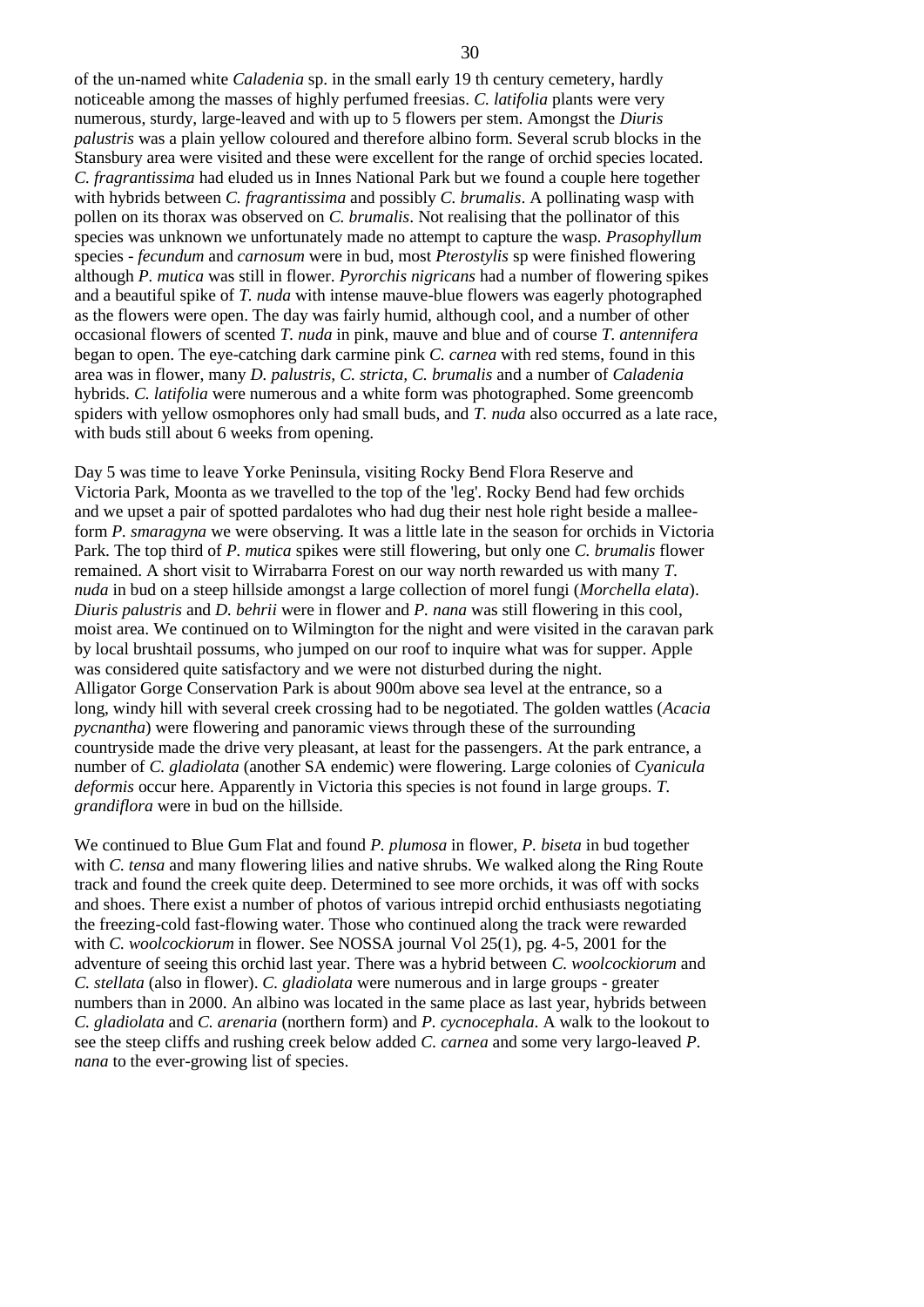#### HANS HERMAN BEHR

Reprinted from Darrell Kraehenbuehl, Australian plants Society Journal 17(1),1-36, Feb. 2002

Hans Herman Behr was born on 18 August 1818 at Koethen in East Germany. After graduating in medicine at Warzburg, he was encouraged by his mentors, Karl Ritter and the famous German explorer, Alexander von Humbolt, to visit Australia.

Behr arrived in Port Adelaide, on 12 September 1844 and immediately began his investigations into the South Australian vegetation. Most of his work was accomplished in the Barossa Range, Barossa Valley, and areas of the Murray Mallee between Truro and Moorundie near Blanchetown. In addition, he made substantial entomological collections of butterflies, moths and beetles, a number of which were new to science.

Most of the Behr botanical collections were located at Halle in East Germany but a considerable number (presumably from Behr's 1848-49 trip) are incorporated in the Wilhelm Sonder Collection purchased by the National Herbarium in Melbourne.

After leaving South Australia, Behr spent a short time (possibly six months) in the Philippines before arriving in California about August 1850 where he spent the rest of his life.

Eleven species of plants are named after Behr and several of these, such as *Eremophila behriana, Eucalyptus behriana, Diuris behrii* and *Senecio behrianus* are extremely rare species in a number of South Australian regions.

Behr is known to have written two botanical papers; two entomological contributions; and two papers on South Australian Aborigines. The following short [edited] excerpt relates to a trip to the River Murray during March 1849.

"The road to Maronde [=Moorundie] ... leads for five hours ... through plains which are covered with the low shrubs of a Compositae with white foliage. From a distance this gives the impression - rather strange under the burning Australian sun - of snow covered fields. Apart from a few species of Salsola [*S. kali*]and an occasional Stenochilus [*Eremophila* sp.] it is difficult to find anything else, at least at this time of the year. The white plain extends 'ad infinitum' ... Thus it goes on, until finally the unbroken forest is reached. The black border along the horizon, which promised shade and coolness, spreads its thin, bare, snake-like twisted branches: it limits the view, and that is at least one advantage in the Murray Scrub! But one looks in vain for shade under the broken screen of its almost leafless crowns, through which a blue sky laughs down on the deceived wanderer It does not take long before one is as tired of the scrub as one is of the flats, and one greets joyfully the first clearing which shimmers from afar like a snowfield beneath the frame formed by the bare trunks, carrying foliage only highup in the crowns. These flats are, by the way, the most desolate spot I have found anywhere in the five continents of this earth. Other deserts impress with the vast expanse of desert meeting sky. But this monotonous forests can give rise to no other emotion than that of never-ending boredom."

Behr set up practice as a medico when he first settled in San Francisco but as a Catholic he made the sad mistake of living in a Lutheran area of the town. One particular gentleman was so antagonistic towards him, Behr avenged his insults by naming a nasty, obnoxious louse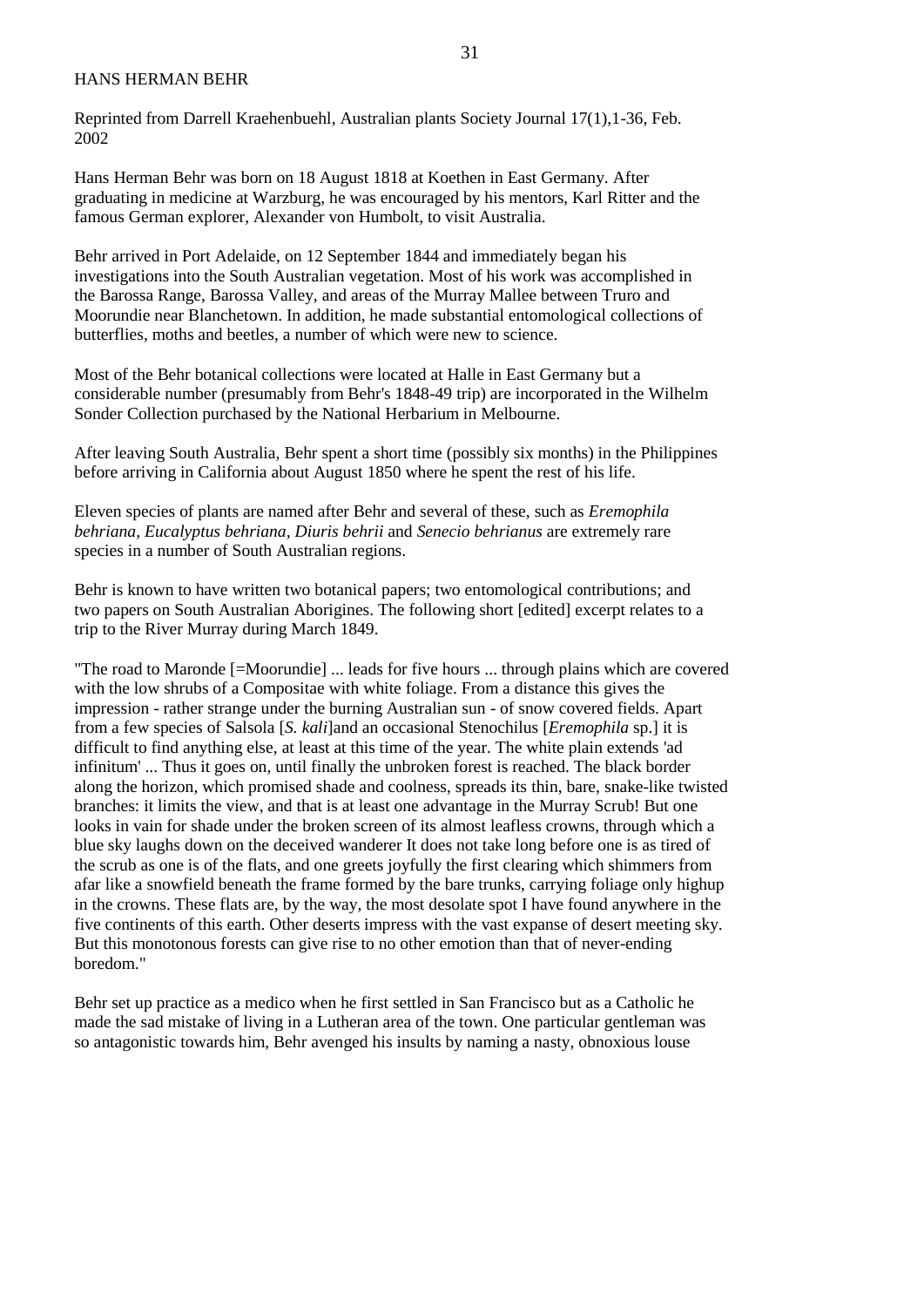after him. Indeed, some botanists seem to have had a penchant for this type of thing for even the great Swedish botanist Linnaeus named an insignificant weed after his rival Siegesbeck.

An American writer (Legge) noted that in his later life, Behr used candles in his room - never gas - and always read by candlelight. He also kept an owl as a pet. Behr was an esteemed member of the Bohemian Club in San Francisco and wrote a book of wit, The Hoot of the Owl.

#### FIELD TRIPS FOR 2002

| 10 Mar. 02         | P. uliginosa, Myponga area                                                |
|--------------------|---------------------------------------------------------------------------|
| 28 Apr. 02         | Leporella fimbriata/ Eriochilus cucullatus, Knott Hill & Sundews          |
| 5 May. 02          | TPAG weeding at Belair                                                    |
| 2 Jun. 02          | Mount Billy weeding                                                       |
| 11 Jun. 02         | Wongalere weeding                                                         |
| 16 Jun. 02         | Clare area weeding                                                        |
| 8 Jul. 02          | Halbury weeding                                                           |
|                    | Corybas unguiculatus                                                      |
| 28 Jul. 02         | Staking P. despectans rosettes. Mount Bryan                               |
| 1Aug. 02           | Caladenia behrii weeding                                                  |
| 4 Aug. 02          | Corybas despectans, Hardy's Scrub 0.5 day                                 |
| 9 Aug. 02          | Hindmarsh Reservoir weeding                                               |
| 11 Aug. 02         | P. 'Halbury' populations monitoring, Halbury                              |
| 16-18 Aug. 02      | Yorke Peninsula weekend - weeding Mona Reserve, caging C. macroclavia etc |
| 22 Aug. 02         | Roachdale weeding                                                         |
| 30 Aug:-1 Sept. 02 | Wilmington/Quorn weekend. Mt Remarkable/Telowie Gorge                     |
| 7-8 Sept. 02       | Coorong weekend - Cow Island, Potter's Scrub & Tilley Swamp               |
| 14 Sept. 02        | Ferguson CP                                                               |
| 15 Sept. 02        | Charleston CP & St John's, Lobethal                                       |
| 21-22 Sept. 02     | <b>Annual Show with APS</b>                                               |
| 23 Sept. 02        | Kangaroo Island Trip for 1 week                                           |
| 5 Oct. 02          | Private property at Meadows and Mount Billy CP                            |
| 6 Oct. 02          | Battunga Golf Course and Kuitpo Forest                                    |
| 7 Oct. 02          | Hardy's Scrub and Manning Scrub                                           |
| 12 Oct. 02         | Echunga Cemetery and area                                                 |
| 13 Oct. 02         | Thelymitra sp. at Scott Creek CP                                          |
| 19 Oct. 02         | Thelymitra sp. in Clare area                                              |
| 20 Oct. 02         | Grange Golf Course weeding                                                |
| 16-17 Nov. 02      | Melrose weekend                                                           |
| 15 Dec. 02         | Marking stakes of flowering/seeding P. despectans at Mount Bryan,         |

Southern Flinders Ranges Trip Aug. 30 to Sept. 1. Friday will be a monitoring for *Caladenia xantholeuca* day with Doug Bickerton at Mount Remarkable/ Telowie Gorge. Overnight in Wilmington. Saturday visiting Quorn Flora Reserve and Mount Brown and Sunday visiting Alligator Gorge. Please contact Thelma Bridle for more details if you are interested in this trip. Accommodation either hotel or caravan park probably needs to be booked fairly promptly.